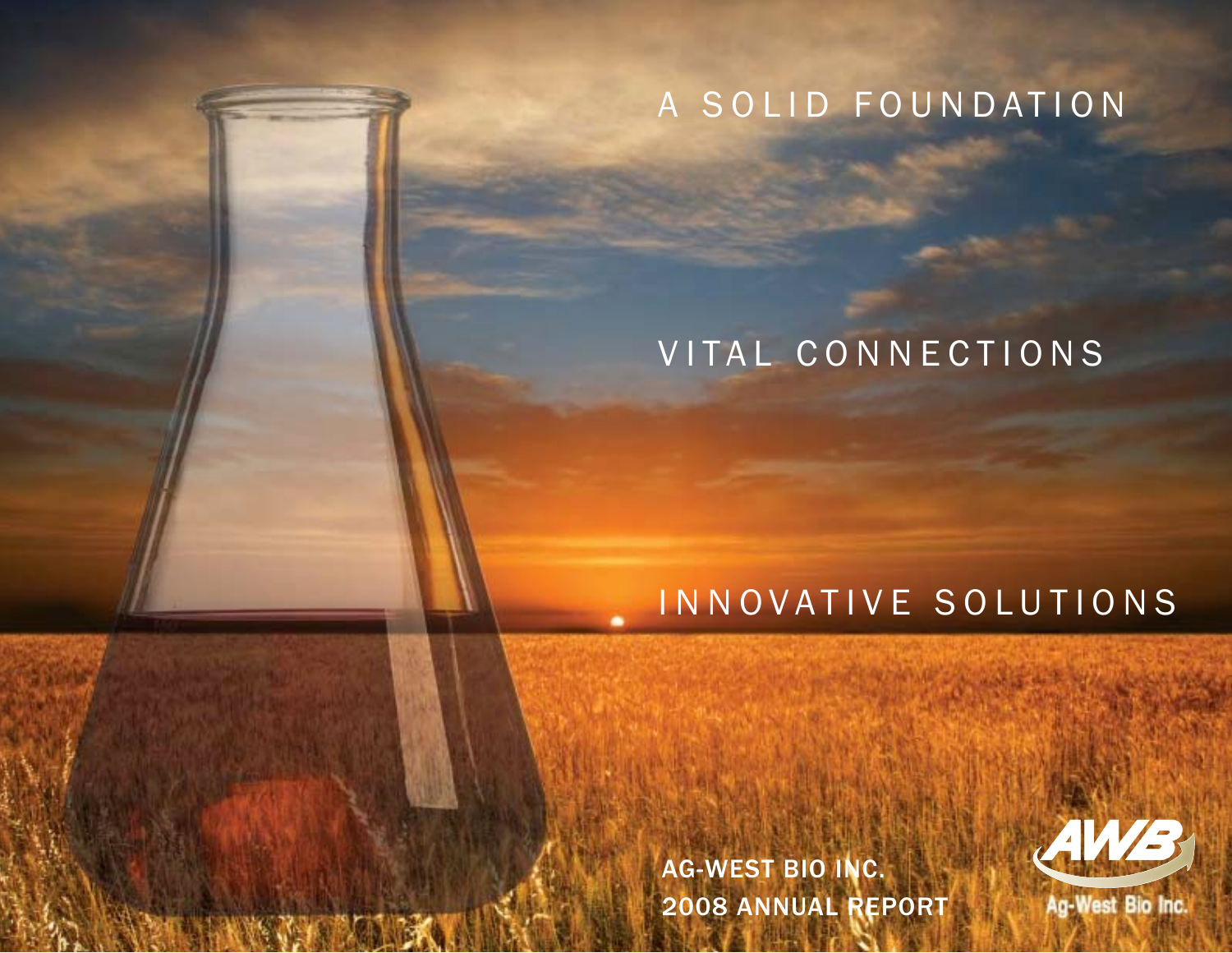# OUR VISION:

Creating value in agriculture, food, health and bio-based industries through leadership in the application of science & technology for the benefit of Saskatchewan people.

# OUR MISSION:

To lead and support the development of an economically viable bio-sciences cluster in Saskatchewan in a way that will translate into significant economic benefits and spin-offs to the Saskatchewan and Canadian economy. Ag-West Bio Inc. will expedite the commercialization of value-added products by linking knowledge and investment with science and enterprise in the development of products that satisfy market needs.



#### A message from the president

As with any new position, there are always surprises; fortunately they have for the most part been positive with Ag-West. One positive surprise is the depth of competencies within the staff. I have been impressed also with the expertise and support of the board of directors, Saskatchewan Ministry of Agriculture and Ag-West Bio members.

I have found Ag-West Bio to be a unique arm's length organization that can transition government priorities to business, business priorities to government while maintaining the independent capacity to commercialize emerging technologies and foster the development of small and medium size enterprises (SMEs). Saskatchewan, with the cultivation of Ag-West and the research and development cluster that surrounds it, is well placed to benefit from the investment it has made in its core agricultural-based businesses. As with all investments, the return depends upon the ability to translate the investment meaningfully into the marketplace.

In the last four months, Ag-West has been restructured to make its operations more efficient and cost-effective. Ag-West has developed a number of initiatives with complementary organizations to increase its mentoring and investment capacity for new technologies and SMEs.

Ag-West Bio's focus will remain on pathfinding for new technologies and providing support to its members for commercialization. Ag-West represents its members and associated industries as a collective voice to government, encouraging economic development and addressing regulatory and other issues. Ag-West acts as a catalyst, connecting Saskatchewan organizations to emerging global opportunities. Through these initiatives Ag-West creates value for its members.

I look forward to meeting more of our members to share with you Ag-West Bio's vision for the future.

Perry Lidster



#### A letter from the chair

It was another exciting year for Ag-West Bio. Although the retirement of Dr. Ashley O'Sullivan left difficult shoes to fill, we are pleased to welcome Dr. Perry Lidster to the team. His diverse experience in science, business and government will help guide Saskatchewan companies into the future.

Ag-West Bio continues to be one of the leading biotechnology industry organizations in the world. Over the years, our focus on programs has evolved and we are now going through another strategic planning process which places increased emphasis on commercialization.

We will continue to gather input from government, our members and stakeholders in the industry during this strategic planning process. Our dynamic board is filled with industry leaders working to build the bio-sector in the province.

Last year, we organized workshops in the bioproducts and health areas, hosted a number of company and government delegations, and provided input on various panels discussing

topics of innovation and government policy relating to science and agriculture. We participated in conferences addressing areas of importance to our mandate and invested in innovation through local companies.

From a personal perspective, I am pleased that we have been able to recruit a high calibre board and staff that are motivated and care about Ag-West Bio and the province.

John Hyshka tok by ch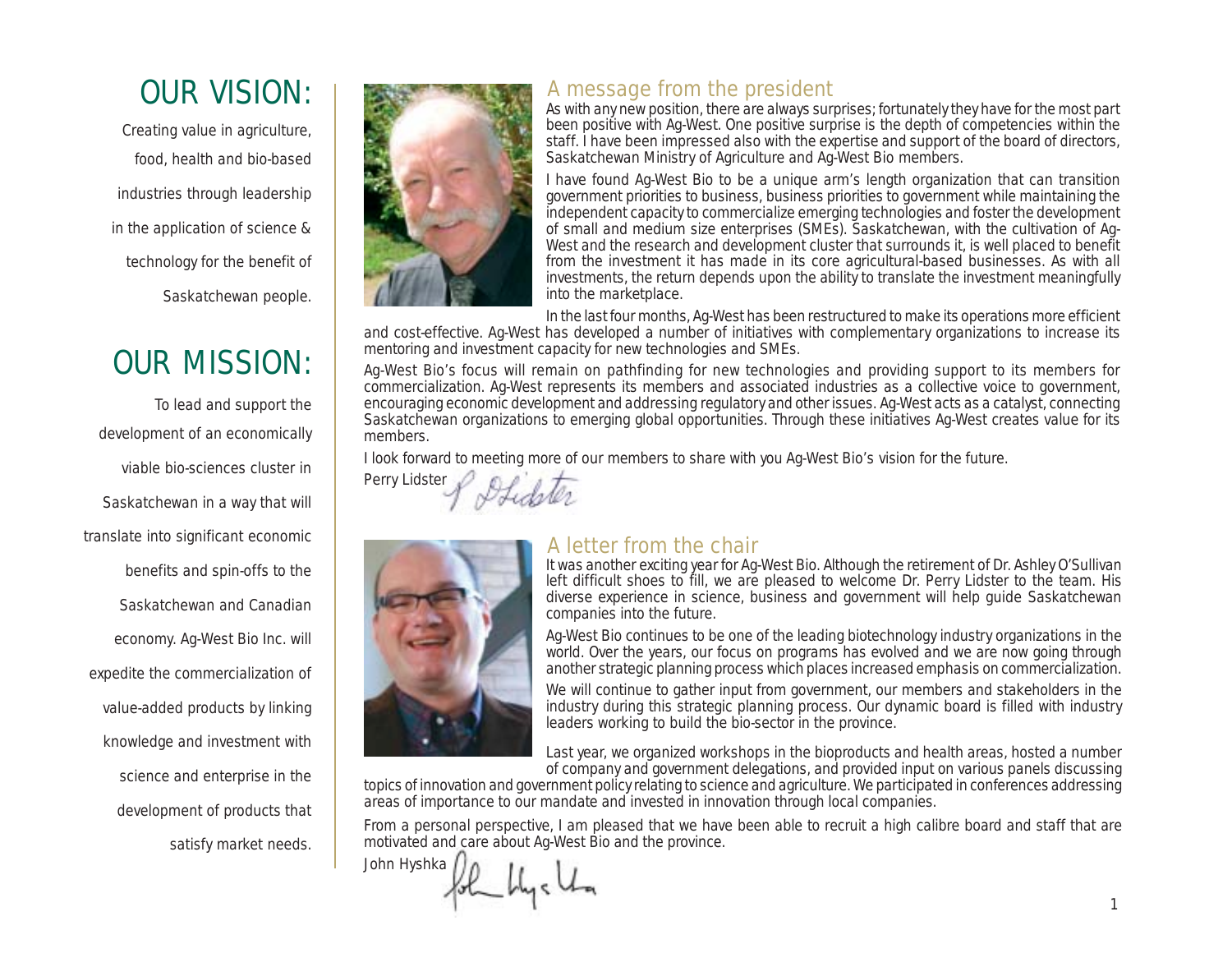# A SOLID FOUNDATION

ÆЧ

的复数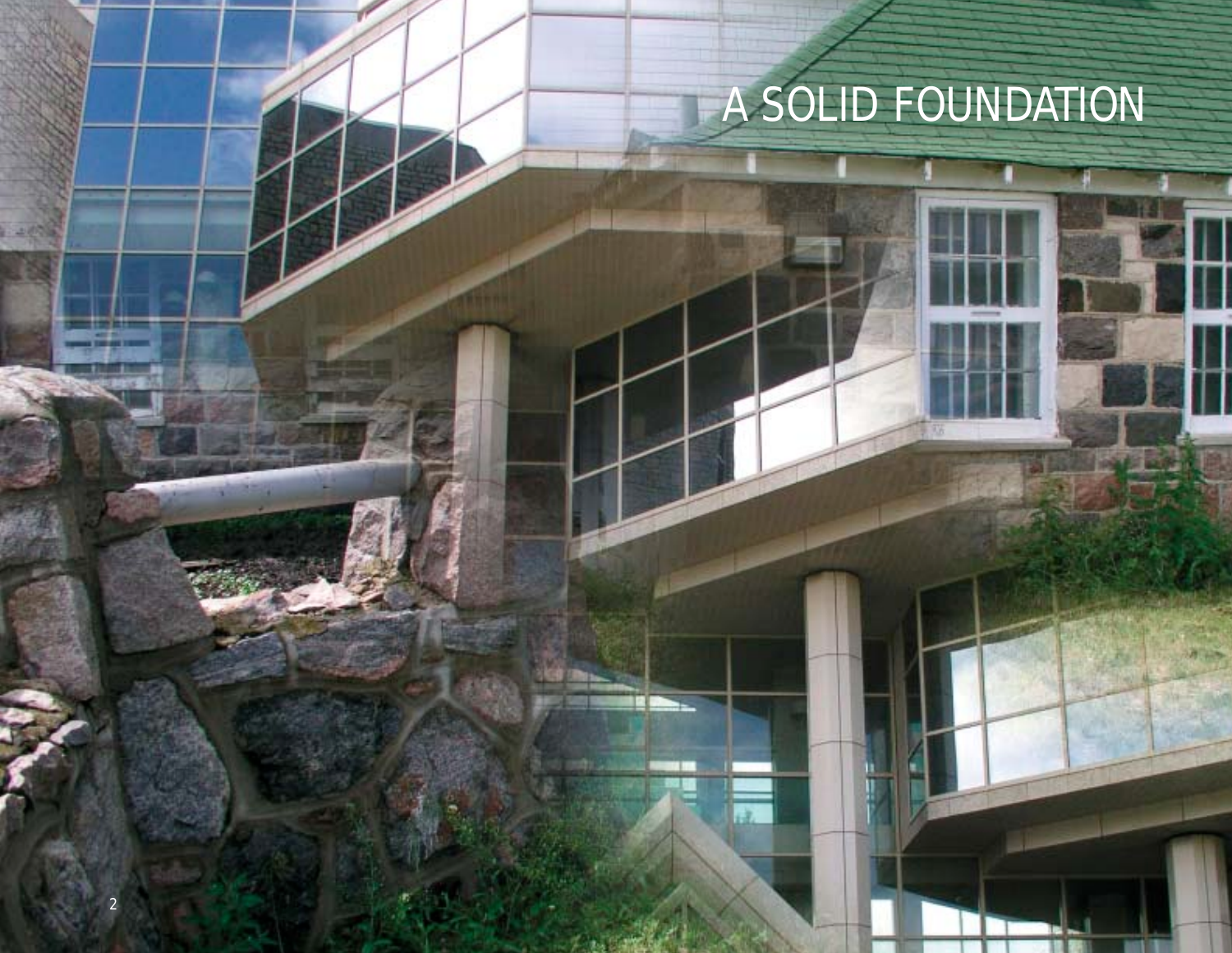### STRENGTH IN TEAMWORK: NEW FACES, FRESH IDEAS

The past year has been a time of change at Ag-West Bio, with fresh faces coming on board and others moving on to new opportunities. We appreciate everyone who has contributed their talents to the organization. The qualified and conscientious group is working hard to ensure Ag-West is effective in fulfilling its goals. In May, with the retirement of Dr. Ashley O'Sullivan, Dr. Perry Lidster stepped into the role of President and CEO. With the Board of Directors, he has implemented a number of organizational changes aimed at making Ag-West more efficient and streamlined: Lisey Mascarenhas, formerly VP Health and Nutrition, has added company investments to her duties, becoming VP Investments and Health. Deb Shutiak is General Manager, moving from the position of Communications Director. Terry-Lynn Quadri holds a term position, working with stakeholders to create a Biofuels and Bioproducts Centre.

### Quality raw materials. Outstanding science infrastructure. A talented workforce. A solid business environment.

Agriculture and science have roots that grow deep in Saskatchewan. With over 40 percent of Canada's arable land, agriculture has traditionally been the economic mainstay in the province. Life sciences have played a parallel role in the province: the University of Saskatchewan (U of S) has been central to the creation of the life-science cluster.

Merging these essential areas has created huge opportunities in the life-sciences industry. Particulary in agricultural biotechnology, major advances have occurred, with Saskatchewan often taking the lead. New, hardier crops, more nutritious food and better feeds are giving farmers more options in their businesses. Resourceful entrepreneurs are exploring the potential of native plant species and developing innovative products. Environmentally friendly bioproducts are becoming commercially viable, as researchers develop efficient technologies to produce them.

The health sector is also being affected by advances in biotechnology. Using locally grown crops, companies are developing nutraceuticals and researching the effects of functional foods on human health. Saskatchewan has become a major player in the areas of vaccines and genomics research. Bio-diagnostics tools are being developed as less invasive options for medical care.

Today, the 'science cluster' in Saskatchewan has grown to encompass two university campuses and three research parks, as well as a number of provincially and nationally funded research institutions and technical training centres. These provide a stable base for high level research in the life sciences. As Alanna Koch, Deputy Minister of Agriculture, puts it, "The biotechnology research advantages today didn't happen overnight; they are the result of expanding scientific capacity that has been building for more than a century."

Building on Saskatchewan's historical strengths in agriculture and life-science, Ag-West Bio is working to create a solid foundation where life-science organizations can turn great ideas into viable businesses. We work with start-up and early-stage companies to help them develop sound business plans and secure financing. Our commercialization fund is a source of start-up capital, launching several successful businesses. We also work with all levels of government to encourage a business-friendly environment in the province, by providing an industry perspective to government, and supporting the development of a transparent and efficient framework of policies and regulations.

Ag-West Bio's Staff: Dr. Perry Lidster, President and CEO • Ron Kehrig, VP Biofuels and Bioproducts • Dr. Lisette Mascarenhas, VP Investments & Health • Deb Shutiak, General Manager • Darcy Pawlik, Director Project Assistant • Jackie Robin, Communications Director • Marilyn Wood-Sparrow, Accountant • Kristen Dubé/Lori Raine Receptionist/Administrative Assistant

Ag-West Bio's Board of Directors: John Hyshka (Chair), CFO Phenomenome Discoveries Inc. • Armand Lavoie, VP Western Canada, Foragen Technology Ventures Inc. • Abdul Jalil, Director of Research Branch, Saskatchewan Ministry of Agriculture • Pete Desai, President, Desai & Desai Inc. • Ian McPhadden, Producer • Kevin Gellatly, Milburn, VP and Investment Advisor, Raymond James Ltd. • Ron Styles, President & CEO, Crown Investments BioAg Group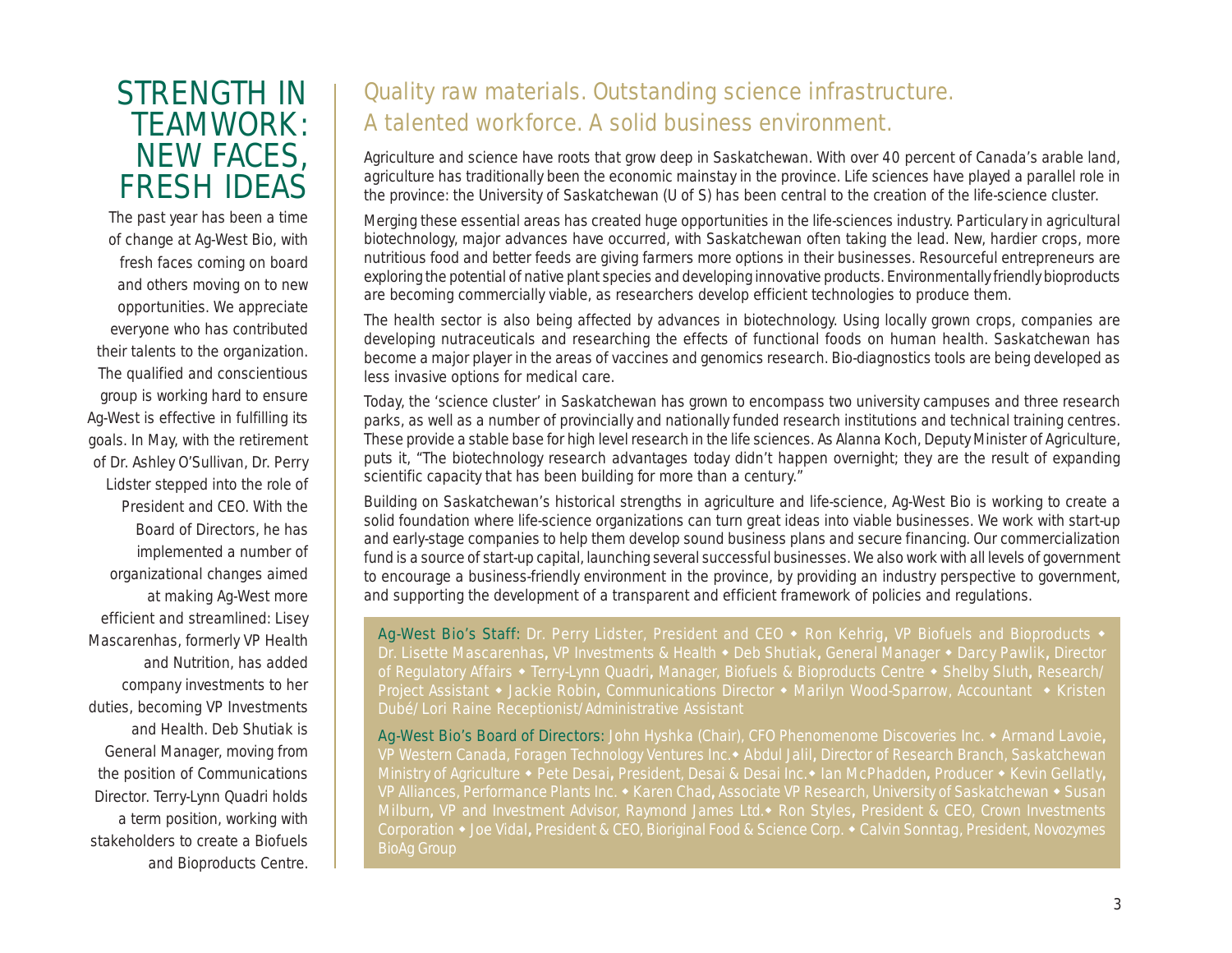# VITAL CONNECTIONS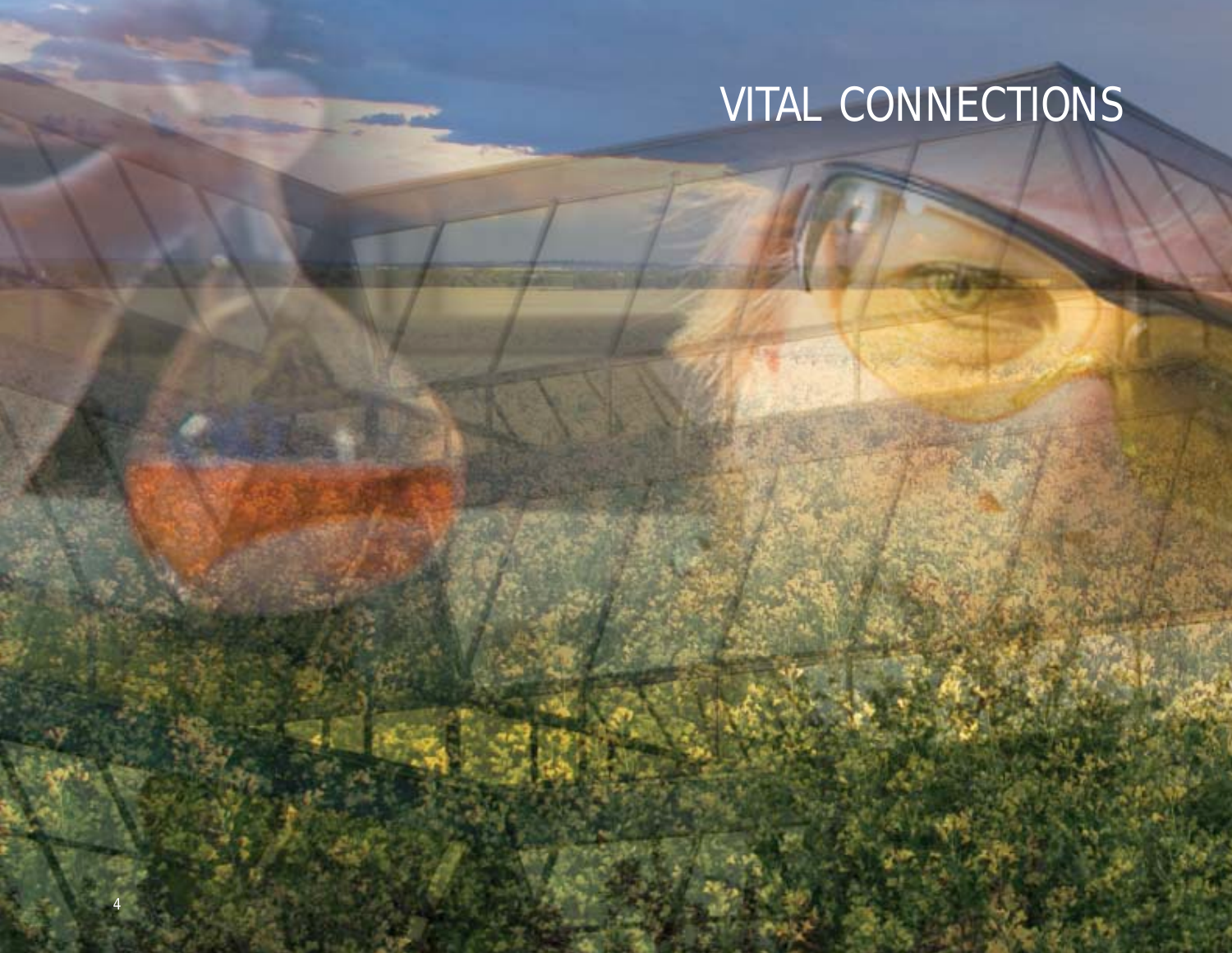## AG-WEST BIO: HELPING SASKATCHEWAN COMPANIES ON THEIR PATH TO SUCCESS

#### The science cluster in Saskatchewan

is a network of cooperative centres and institutions essential for the healthy development of the bioeconomy. At the University of Saskatchewan (U of S) the Colleges of Agriculture and Bioresources, Medicine, Pharmacy and Nutrition, Kinesiology, Engineering, as well as the Western College of Veterinary Medicine, are focused on life sciences. The College of Arts and Science delivers a sound base in all the sciences. The U of S Edwards School of Business offers a variety of commerce programs, including a bachelor of science in agribusiness. The department of Applied Research and Innovation at the Saskatchewan Institute of Applied Science and Technology (SIAST) ensures skilled technicians are available for life-science companies. At the University of Regina, faculty members are involved in a number of research initiatives related to energy and the life sciences, including CO $_{_2}$ 

technologies and other projects designed to develop new methods of producing biodiesel and hydrogen fuel from renewable resources.

Three research parks are located in the province's largest cities: Innovation Place in Saskatoon, the Forest Centre in Prince Albert and the Regina Research Park. The U of S campus houses a number of vital research stations: Vaccine and Infectious Diseases Organization (VIDO) and Canada's only synchrotron, the Canadian

Light Source (CLS). Construction of InterVac, a Containment Level 3 vaccine research lab which will be led by VIDO, is expected to be completed in 2010. Two nationally funded research organizations are located in Saskatoon: Agriculture and Agri-food Canada Saskatoon Research Centre and National Research Council – Plant

Biotechnology Institute. POS Pilot Plant, the Saskatchewan Research Council, Innovation Place Bioprocessing Centre, Prairie Agricultural Machinery Institute and the Saskatchewan Food Research Centre are other integral players in the cluster. Scientists from around the globe are enticed to Saskatchewan with the opportunity of conducting their research at these superlative research centres.

Ag-West Bio has built relationships with each one of these organizations, acting as a catalyst to facilitate the flow of knowledge and ideas through to the commercialization of products and services. A cooperative atmosphere means organizations collaborate on projects and work together to promote the province at outside events.

Communication is an essential role for Ag-West Bio. We maintain a number of publications to deliver the message of Saskatchewan's successes in the bio-economy and to try to keep our members abreast of new discoveries, technologies and issues.

In September 2007, Ag-West collaborated with the College of Agriculture and Bioresources, SIAST, Ag in the Classroom, Genome Prairie and Eclecthink International, to organize a series of events for National Biotechnology



Week. The events included a lecture series, public tours, and an Outreach Day geared to grade-school children. "A Night in the Lab" was hosted

by Ag-West at ABIC 2007 in Calgary. The event was a fun opportunity for delegates to make connections and proved to be a great way to promote Saskatchewan's capacity and interest in doing business with

companies and researchers from around the world.

In June, Ag-West Bio and the Saskatchewan Ministry of Enterprise and Innovation worked together to bring a delegation to BIO 2008 in San Diego. The impact was monumental. Promoting their businesses to a targeted audience garnered significant deals for the

From the top: Regina Research Park, Canadian Light Source, Innovation Place, NRC-PBI, College of Agriculture and Bioresources (U of S)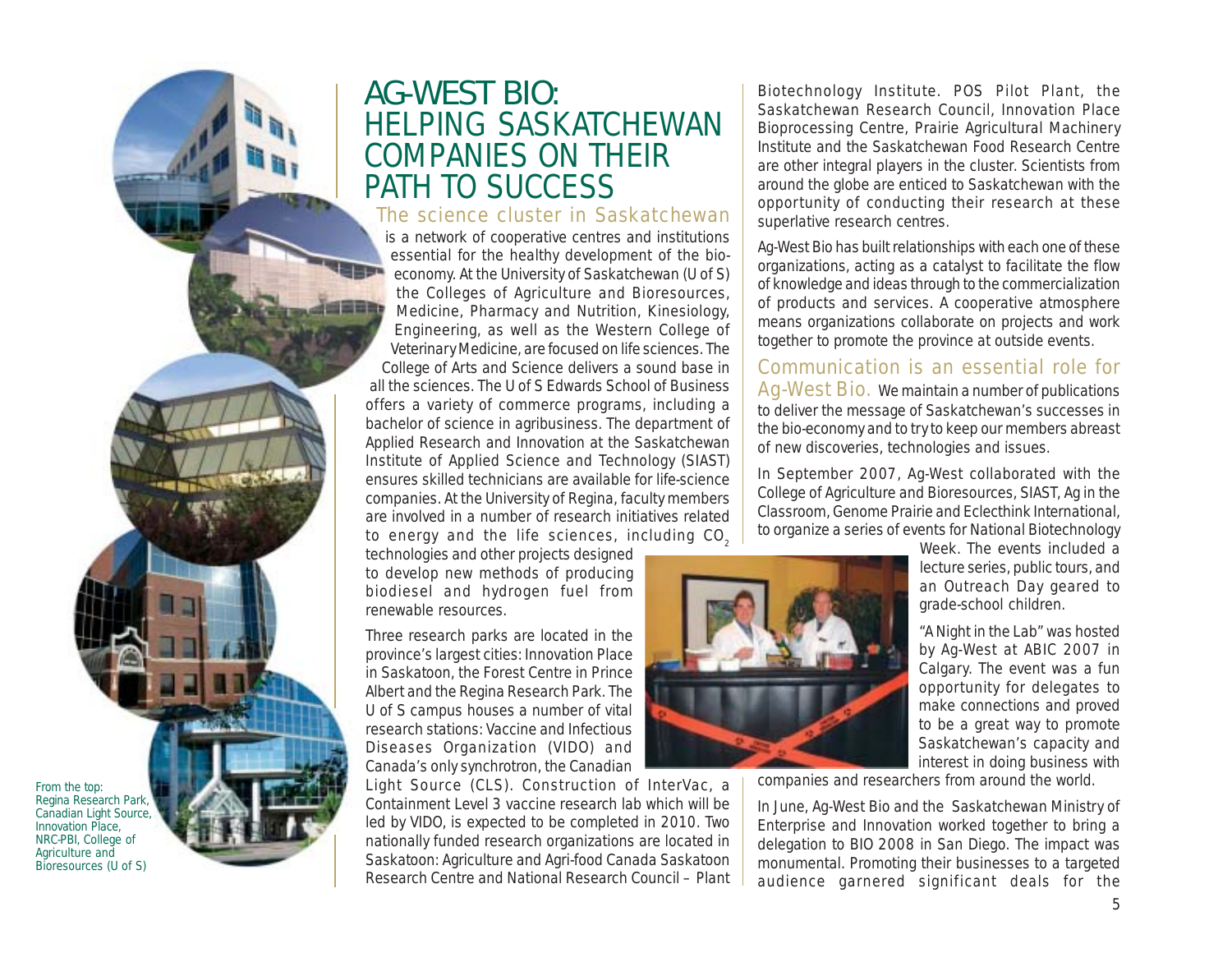Saskatchewan participants. The show also brought Saskatchewan organizations together as gracious ambassadors, unified by the goal of showcasing the province.

Also in June 2008, Ag-West collaborated with STEP to send our SOLUTIONS booth and three companies to International Food Technologists Conference in New Orleans. Betty Forbes, president and CEO of Northern Vigor Berries says, "As a new company, we found IFT invaluable in introducing ourselves and our products to companies from all over the world. We are now in the process of following up on the great deal of interest shown."

**E-news** is a clipping service available exclusively to Aq-West members. New science and technologies, issues and trends as well as events and opportunities are posted in this electronic, bi-weekly publication.



Ag-West's third edition of Bio-Solutions magazine was published in May. Articles included updates on the progress of a number of member companies, the value of investing in infrastructure to attract research and the promise of success in the Saskatchewan bioeconomy. The publication articulated the optimism of those in the life

sciences and the enthusiasm for business.

**SUCCESS** continues to be our communications vehicle directed at decision-makers. We highlight member companies, discuss regulatory and policy issues, and present new areas of business development.

Bio-Bulletin is a bimonthly, on-line newsletter with over 2000 copies distributed around the world. Bio-Bulletin includes articles that inform stakeholders about regulatory topics, reviews of Ag-West's activities and events, as well as information about local innovations

and opportunities. This publication is available on our website: www.agwest.sk.ca.

#### Ag-West Bio creates vital connections

through pathfinding and networking activities. We conduct countless meetings with business people, government representatives and researchers across Canada and around the world to promote Saskatchewan as *the* place to do business in the bio-economy. We help individuals and organizations make the connections they need, whether it be researchers sharing ideas, businesses finding skilled technicians, or entrepreneurs connecting with funding organizations to take the next step into commercialization.

We host external delegations, arrange meetings to bring people face to face and organize tours of facilities to showcase Saskatchewan's state of the art infrastructure. We also encourage local companies to attend important conferences as part of 'Team Saskatchewan.' Involvement increases the member's visibility and often leads to establishing vital business contacts, while reducing expenses. Throughout the year, we invite a variety of speakers from bio-based industries to share their expert insight and advice at seminars and workshops.

In March, we launched *go-BiO*, a searchable database that lists Saskatchewan organizations active in the biofuels and bioproducts sector. (See page 11 for more information on go-BiO).



In the last year, Ag-West Bio cooperated with stakeholders to further a variety of projects, ranging from increasing annual R&D expenditure limits from \$2M to \$3M under the Scientific Research and Experimental Development (SR&ED) tax program to ensuring the New Substances Notification Requirements for Organisms does not handicap Canadian R&D efforts at public and private institutions.

REGULATORY UPDATES

 $\Box$  $\mathsf{E}$ n.  $\overline{\mathsf{P}}$ 

**F** F T.  $\overline{\mathbf{a}}$ 

 $\mathcal{L}_{\mathcal{A}}$ 

n  $\overline{\phantom{0}}$ **College** 

> Ag-West Bio contributes its perspectives on federal objectives by participating with BIOTECanada's Industrial & Environmental committee, Agriculture Nutrition Advisory Board and the Biotechnology Accord. As part of CropLife Canada's Biotechnology Science and Regulatory Committee, Ag-West added input on a variety of policy topics which were then submitted to the Government of Canada for consideration. As a result of cooperation, new standards for low-level presence of modified seeds in commodity shipments was supported by the Codex Alimentarius Commission. Ag-West also participates on the Plant Inoculants Canada Board, which strives to reduce the regulatory burden on the inoculant industry, largely located in Saskatchewan.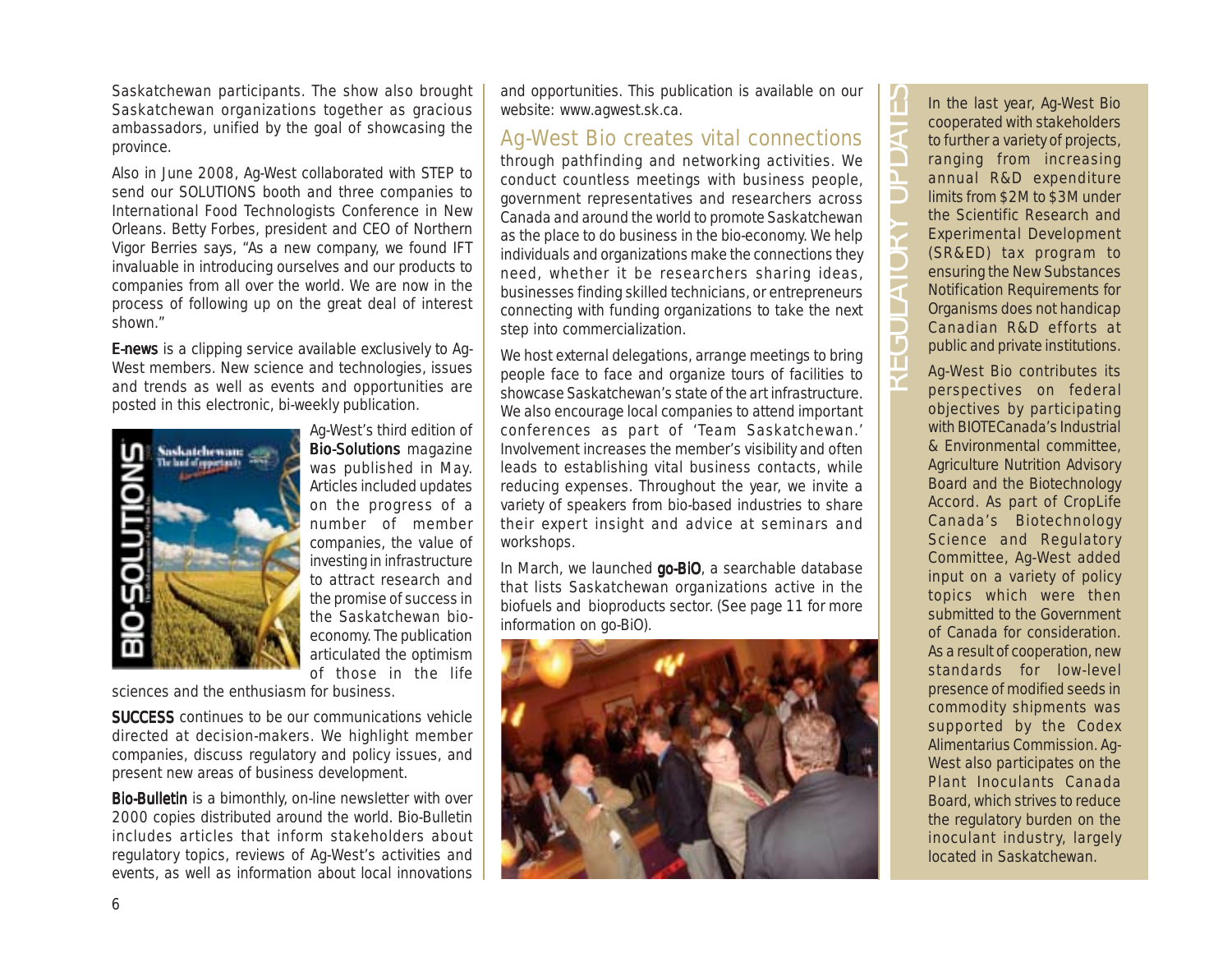### KEEPING **MEMBERS** CONNECTED IS ONE OF OUR MOST IMPORTANT GOALS.

Our publications, an in-house library, a members-only section on our website, and bi-weekly E-news clipping service are resources available to our members. Member profiles and contact information are posted to our website. Networking events, workshops and ambassadorship opportunities are offered at a discounted rate.

Ag-West can offer members assistance in finding matching grants and investments. Members also have an opportunity to access direct investment capital through our commercialization fund.

Join Ag-West Bio. We'll keep you informed about the issues, challenges and opportunities in

### Ag-West Bio Members

Associate members AusBiotech BioAlberta BioMed SA BIOTECanada Canadian Health Food Association Canadian Institute of Food Science and Technology Feeds Innovation Institute Greater Saskatoon Chamber of Commerce Life Science Association of Manitoba Manitoba Food Processors Association POS Pilot Plant Corporation Saskatchewan Trade and Export Partnership Western Canadian Functional Food and Nutraceutical Network Saskatchewan Advanced Technology Association Saskatchewan Environmental Industry & Managers Association Saskatchewan Food Processors Association Saskatchewan Herb & Spice Association Saskatchewan Fruit Growers Association Corporate members

Agriculture and Agri-Food Canada Advance-Tek Consulting Inc. Alberta Research Council Banda Marketing Group BASF Plant Sciences Ltd. Becker Underwood Inc. Bioriginal Food and Science Corp. Canadian Bioenergy Corporation Canadian Light Source Inc., U of S CanMar Grain Products Ltd.

College of Agriculture and Bioresources, U of S Cypress Agri Energy Inc. Dow AgroScience Canada Inc. Edwards School of Business, U of S Emerald Seed Products Ltd. Foragen Technologies Management Inc. Farmers of North America Foreign Affairs and International Trade Canada Heads-Up Plant Protectants Genome Prairie Guardian Biotechnologies Industry Liaison Office, U of S Innovation Place Industry Canada Maple Leaf Bio-Concepts March Consulting Associates Inc. MCN BioProducts Inc. Milligan Bio-Tech Inc. Mold Solutions LLC Canada Mustard Capital Inc. National Research Council - Plant Biotechnology Institute Natraceutical Canada Inc. Northern Vigor Berries Pfizer Canada Inc. Phenomenome Discoveries Philom Bios Inc. Prairie Agriculture Machinery Institute Prairie Plant Systems Inc. Quantum Genetics Canada Inc. Ridout & Maybbe LLP SaskEnergy Corp. Saskatchewan Biofuels Development Council

Saskatchewan Canola Development Commission Saskatchewan Flax Development Commission Saskatchewan Pulse Growers Saskatchewan Research Council Saskatoon Regional Economic Development Authority Inc. Saskatchewan Food Industry Development Centre Inc. Saskatchewan Ministry of Enterprise and Innovation Titan Clean Energy Projects Corporation The Pathfinders Research and Management Ltd. The Saskatoon Colostrum Company Inc. Vaccine and Infectious Disease Organization, U of S Individual Members

Les Beres Pete Desai Jack Grushcow Morris Johnson Ian McPhadden Garnet Martin Susan Milburn Elizabeth Nash Michael Oelck Joanne Post G.V. Shankar Ron Styles Neil Wagner

today's bio-economy. Title page illustrations: Cover: Agriculture and science both have solid roots in Saskatchewan. Page 2: A Solid Foundation: A composite photograph of the Stone Barn and the Agriculture building, both on the U of S Campus. Page 5: Vital Connections: The Galleria at Innovation Place in Saskatoon, superimposed on a field of canola. Page 8: Innovative Solutions: Saskatchewan has the resources along with the knowledge, skill and creativity necessary to build the bio-economy.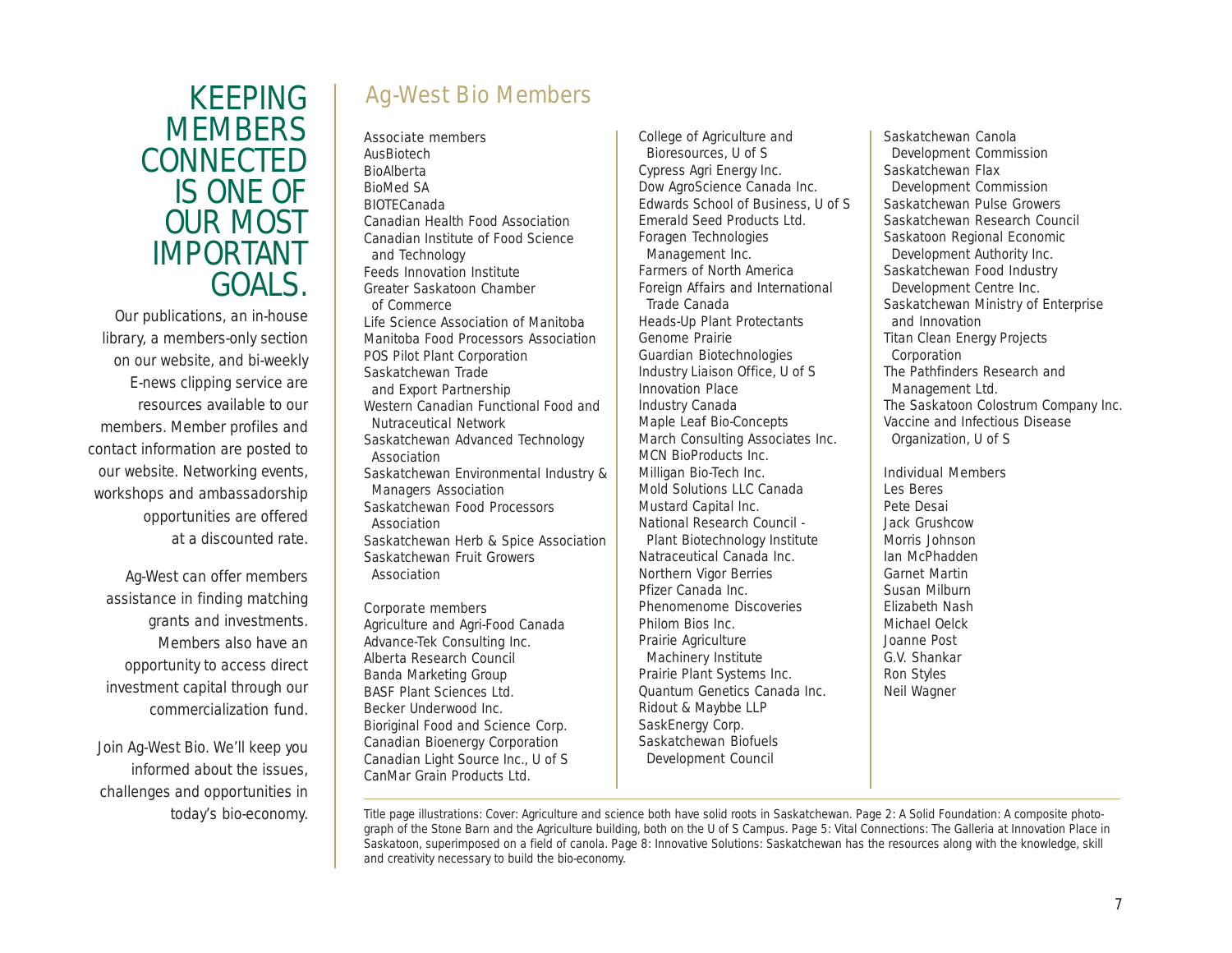# INNOVATIVE SOLUTIONS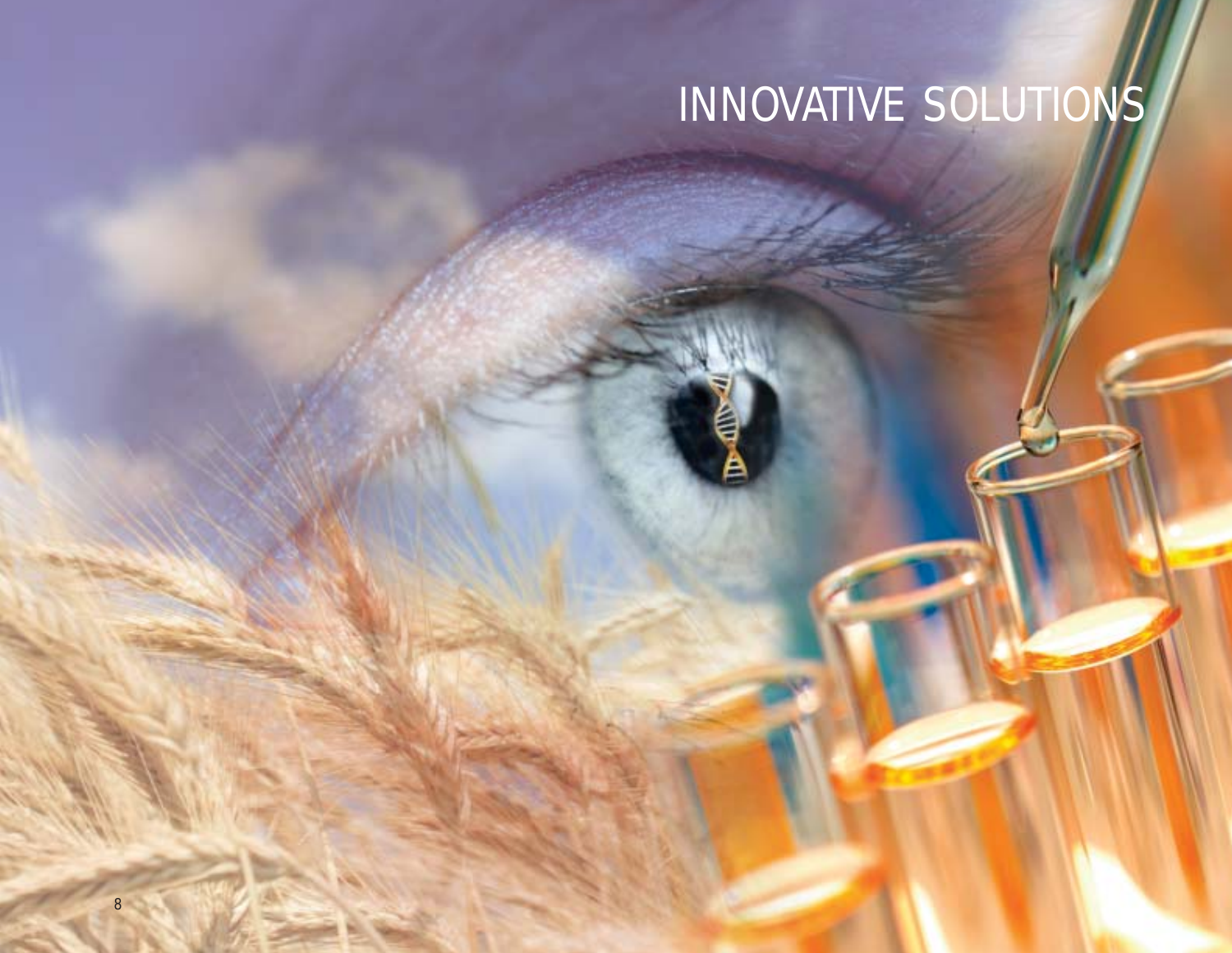## **INVESTMENTS AND HEALTH**



Dr. Lisey Mascarenhas, Vice President Health and Investments at Ag-West Bio.



#### A message from Dr. Lisette Mascarenhas

The time of reactive medicine practice is slowly but steadily moving to middle ground to accommodate the evolution of proactive, personalized and preventive medicine. Advances in information technology, combined with a burst of activity on the natural products side, have brought about good news that many chronic health conditions can be prevented, managed and even treated better by subscribing to a healthier, holistic lifestyle. At the heart of the prevention and management of chronic diseases, especially metabolic disorders such as type 2 diabetes, is nutrition, and all the elements of good nutrition can be found right here in Saskatchewan.

In Saskatchewan, many aspects of nutrition are being discussed and dealt with. From its 'Canada quality' raw ingredients to its bioprocessing capabilities, the province provides contamination and contention-free raw materials for large manufacturers and cutting edge solutions for novel product creation. The strategically-created research cluster in Saskatchewan offers a one-of-a-kind environment for human and animal health product and process development, eliminating the need for selfsustained vertical integration.

We undertook a significant step in our education campaign to highlight the link between agriculture, nutrition and chronic illness by hosting the first Metabolic Syndrome (pre-diabetes) workshop. Through eloquent and well-known researchers, we stressed the importance of preventing type 2



The keynote speaker for AWB's Improving Human Health Metabolic Syndrome Workshop was nutrition expert Leslie Beck.

diabetes using a number of strategies outside the traditional pharmaceutical stream. The attendance, enthusiasm and feedback received from our participants and the larger science and R&D community was very gratifying.





Above: The diversity of health research in Saskatchewan covers everything from human and animal health, feeds and food research, natural health products, nutraceuticals, biodiagnostics, vaccines and genomics.

Top: Seabuckthorn has incredible nutritional value and is one of the crops with great potential in the natural health products market.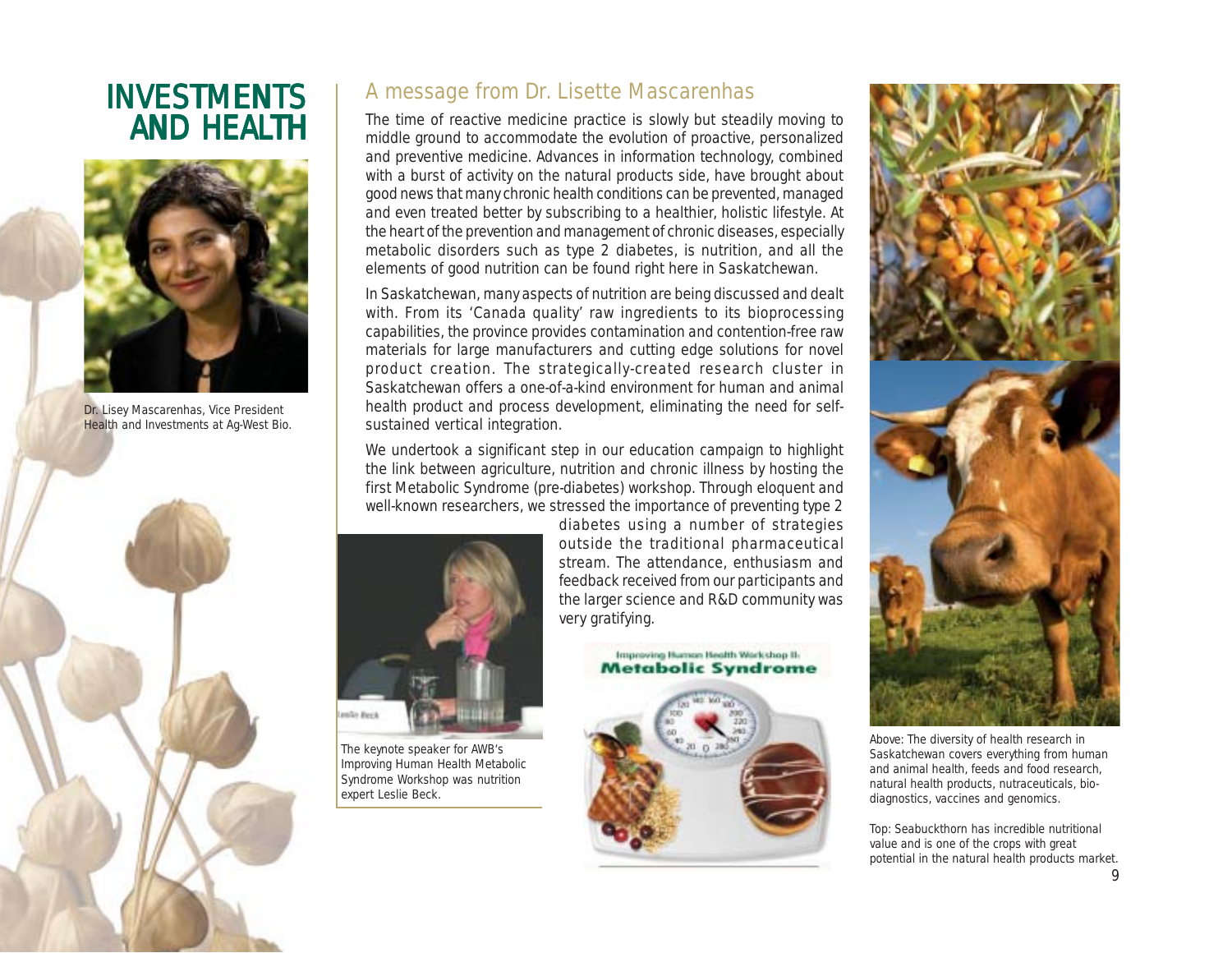#### Investments and commercialization

One of our key objectives in identifying and hosting meetings of relevance to our membership and to the larger stakeholder community is bio-economic development in Saskatchewan. Bio-economic development can come in several forms: attracting companies from other jurisdictions; by out-licensing Saskatchewan grown technologies for further development; vertical integration of new technology companies; growth and expansion of existing companies and others.

Last year we were involved in attracting several companies from other jurisdictions to Saskatchewan in the human and animal health space. While some of these companies, such as Bio-Extraction Inc., join the class of companies specializing in animal health and nutrition, others, such as ARC Pharmaceuticals, fall into the disease prevention category. We also mentored several of our companies in pathfinding, business development and marketing. For example, we assisted two Saskatchewan companies, Northern Vigor Berries and Mustard Capital Inc., take new product concepts and new products to IFT 2008 in New Orleans. As discovered at IFT 2008, these companies carved out a niche in the high plant protein and the super fruit categories.

In January, Ag-West approved a \$300,000 investment in Titan Clean Energy Project Corporation (Titan) for market research and infrastructure scale-up. This came after Ag-West worked with Titan to help them build relationships with suppliers and researchers. Jason Praski, Titan's President and COO stated, "We are grateful for the support of Ag-West Bio and are delighted to have the mentorship and on-going collaboration with the entire Ag-West team."

Investment and company attraction in the life science space doesn't merely add to the list of Saskatchewan life sciences companies. It is a commitment to being part of a larger cluster, to engage all appropriate core and peripheral technical and non-technical service

providers such as the Saskatchewan Research Council, Innovation Place Bioprocessing Centre, the University of Saskatchewan (U of S), the U of S Vaccine and Infectious Diseases Organization and Canadian Light Source, POS Pilot Plant and others. By adding to our list of unique companies that have made Saskatchewan their home we are enabling and enhancing the profile of our research cluster in Saskatchewan.

Moving into the future, we hope to build on our strengths in investment and company attraction and grow the bioeconomic potential and reality of the province.



2007- 2008 has been a busy time for policy reform in Canada's health and nutrition sector. Health Canada consulted with stakeholders to determine Canada's path forward. Focus was directed on developing standard operating procedures to improve efficiencies, adopting Generally Regarded as Safe (GRAS) criteria for foods and keeping labels simple and unambiguous. REGULATORY UPDATES

Consultations were held on Health Canada's *Draft Guidance on the Management of Pre-Market Submissions* to the food directorate. Ag-West supports the continued work of Health Canada on the modernization of the regulatory framework surrounding food and nutrition. We also support the creation of standard operating procedures to improve evaluation timelines.

Ag-West Bio has been involved on proposed bills such as Bill C-571 (labeling of GMOs) and C-51 (therapeutics and ensuring consumer safety). When working on these and other regulatory issues in the health sector, the expertise of BIOTECanada staff is utilized to ensure information is accurate, updates are received and the best possible outcome for Saskatchewan stakeholders is realized.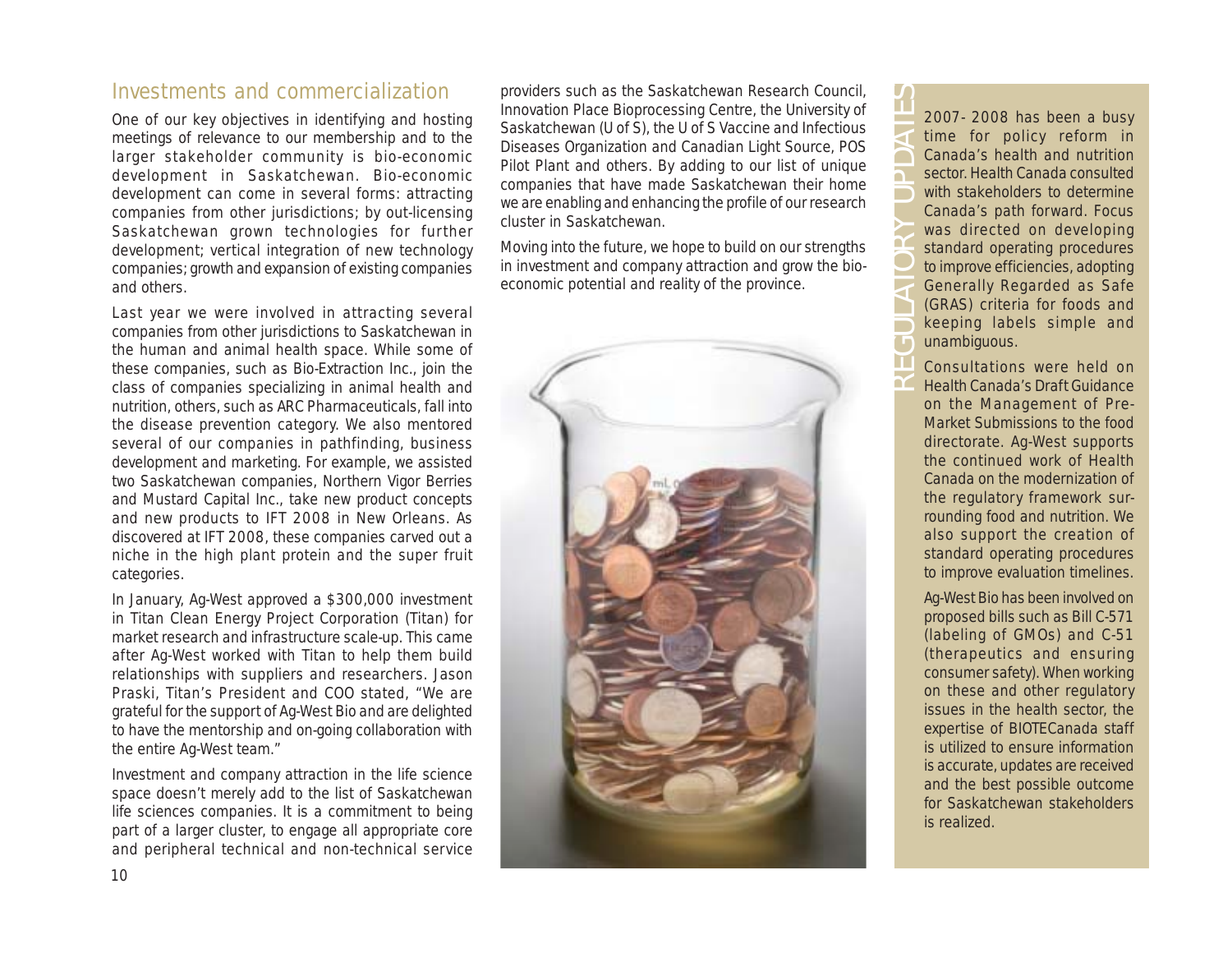# BIOFUELS & **BIOPRODUCTS**



Ron Kehrig, Vice President Biofuels and Bioproducts at Ag-West Bio.

#### Saskatchewan is fortunate to be enjoying the rewards of our solid foundation in commodity agriculture and biosciences research.

On this foundation, a new bioeconomy is being built through the actions and contributions of the many innovative researchers and companies in Saskatchewan.

Biofuels and bioproducts were the center of media and industry attention in the past year as the price of oil and food commodities surged to highs never before seen. Certainly, the two topics (food and the price of oil) are solidly linked. The impact of rising energy costs on transportation (and almost everything else) are very complex issues and not without connection to other topics, such as climate change, environmental sustainability and challenges around productivity and land use.

The commercial development scene for biofuels is evolving to second generation biofuels and an integrated biorefinery approach. Emerging technologies are leading to new products and integrated processing solutions. This sort of product integration, like turning canola meal into aquatic feeds and energy integration from oat hulls or grain screenings, is already happening in Saskatchewan. Transformation in agriculture is occurring as biomass is viewed now as a cost-competitive source for energy and

at least some industry chemicals and materials. Many industries are looking to source renewable and sustainable materials as cost-effective alternatives to petroleum products.

The task now will be commercializing technologies to deliver these new biofuels and bioproducts to market. Ag-West has taken an active a role in the development of a viable biofuels and bioproducts industry in Saskatchewan. Through the Biofuels and Bioproducts Centre initiative, we are focusing on inter-institutional capacity in research and aligning efforts to commercial opportunities.

Saskatchewan is a powerhouse when it comes to temperate oilseeds and lipids - from biotech and plant breeding capacity to developing new crop platforms and commercializing new traits to turning all fractions into products and scale-up. Another area of strength in Canada, which is no less a Saskatchewan strength, is the area of lignocellulosic conversion to fuels and chemicals. If the 'sugar platform' of bioconversion makes Brazil the Saudi Arabia of Biomass, 'Lignocellulosics' is Canada's sustainable version of Oil Sands. Challenging but possible!

Ag-West is also active on the NRC/AAFC National Bioproducts Program Committee, the Saskatchewan



In March, Ag-West launched www.go-BiO.ca, a userfriendly, self-entry internet database of Saskatchewan organizations involved in bioproducts, biofuels and bioprocessing. Funding for the *go-BiO* project was provided by Agriculture Council of Saskatchewan through Agriculture and Agri-Food Canada's Canadian Adaptation and Rural Development in Saskatchewan (CARDS) program. Industry Canada provided funding with the idea that the go-BiO site would serve as a prototype for other provinces to create a similar database. To date, the database contains 127 listings – all organizations currently operating with an on-theground presence in Saskatchewan.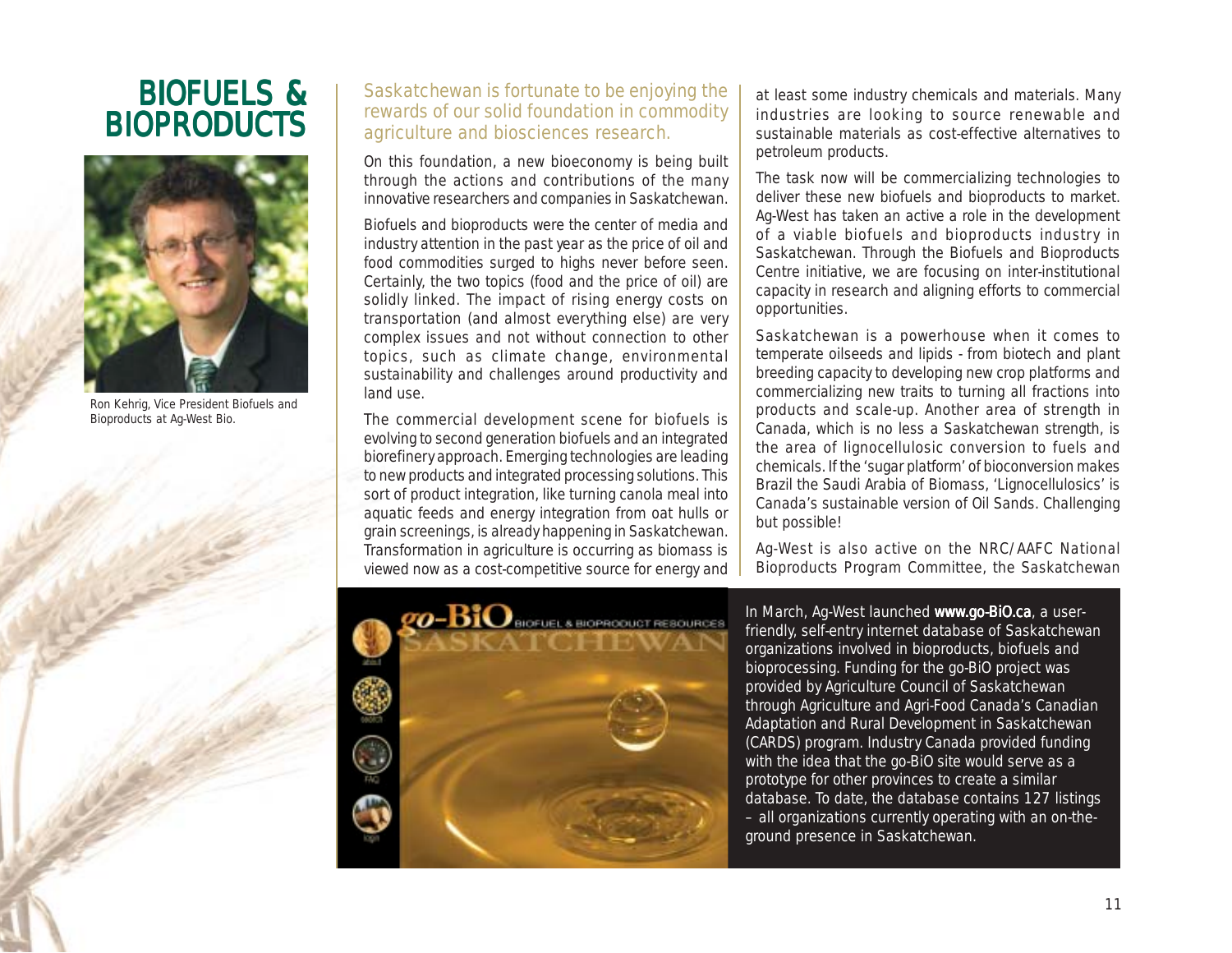After the Canadian Food Inspection Agency (CFIA)<br>
conducted an analysis on the distillers grains<br>
(DGs) from ethanol production and found a small<br>
number of unapproved substances, Ag-West and<br>
the Saskatchewan Biofuels Dev conducted an analysis on the distillers grains (DGs) from ethanol production and found a small number of unapproved substances, Ag-West and the Saskatchewan Biofuels Development Commission conducted a consultation in order to understand current practices and to ensure operations could remain viable while upholding strict safety standards. To ensure the sustainability of the industry, we successfully recommended a greater alignment with the U.S. use of a risk-based approach when determining safety of products and for DGs to be given a flexible definition.

Ag-West Bio participates on a variety of committees through CropLife Canada and BIOTECanada to ensure plant biotechnology can be used to capture opportunities in the green economy. Given our climate, talented producers and resources, Saskatchewan needs to recapture its place as the agricultural biotechnology hub of the world. Ag-West works with other organizations and the provincial government to create a welcoming policy environment for biotech R&D and commercialization, essential to solve global problems of drought, nutrient deficiency and sustainability.

To capture the benefits of agricultural biotechnology for Saskatchewan, Ag-West Bio participates in a variety of high-level meetings and workshops. The CFIA's workshop on risk assessment detailed the need for science-based regulations. Biotechnology was recognized as a tool to reduce risks and improve Canada's economic and social prosperity. Agriculture Canada's *Growing Forward* policy framework and the Canadian Grains Council *Commercialization of Canadian Innovation* both promote the use of biotechnology in agriculture, manufacturing, environment and other green industries.

Biofuels Development Council, the Feeds Innovation Institute, the Canadian GreenCrop Network and federal S&T roundtable consultations.

Ag-West is a catalyst in the biofuels and bioproducts industry, creating connections and pathfinding for both start-up and existing organizations. Last year, we hosted a number of international visitors and seminars. We brought in representatives from leading companies such as BioGasol ApS (Denmark), Elevance Renewable Science (U.S.) and Verenium Corporation (U.S.) to address diverse topics, from novel research to the



challenges of commercialization. In February, the 4<sup>th</sup> Plant Bio Industrial Oils Workshop, co-hosted by Ag-West Bio and NRC-PBI, was very well received. Companies from around the world were represented, such as ADM (U.S.A.), Agrisoma Biosciences and the Canola Council (Canada), PBI Lipid Technologies Group (Sweden), BASF Plant Science and BBK (Germany), and Palm Oil Board (Malaysia) among others. Information shared and connections formed at the meeting led to some interesting commercial development.

Saskatchewan has particularly strong connections with India in the biofuels and bioproducts area and continues to grow with this new developing market and technology partner. Ag-West Bio has been working with the Saskatchewan Research Council and the University of





Saskatchewan to foster research and business connections with India.

The commercialization of technology is at the heart of Ag-West Bio's mandate. Increasingly, business success depends on far more than a single technology. Collaboration and the development of business relationships and business structures, in addition to financing, are key ingredients.

Ag-West Bio helps organizations make these vital connections and assemble financing to bring their innovative solutions to life.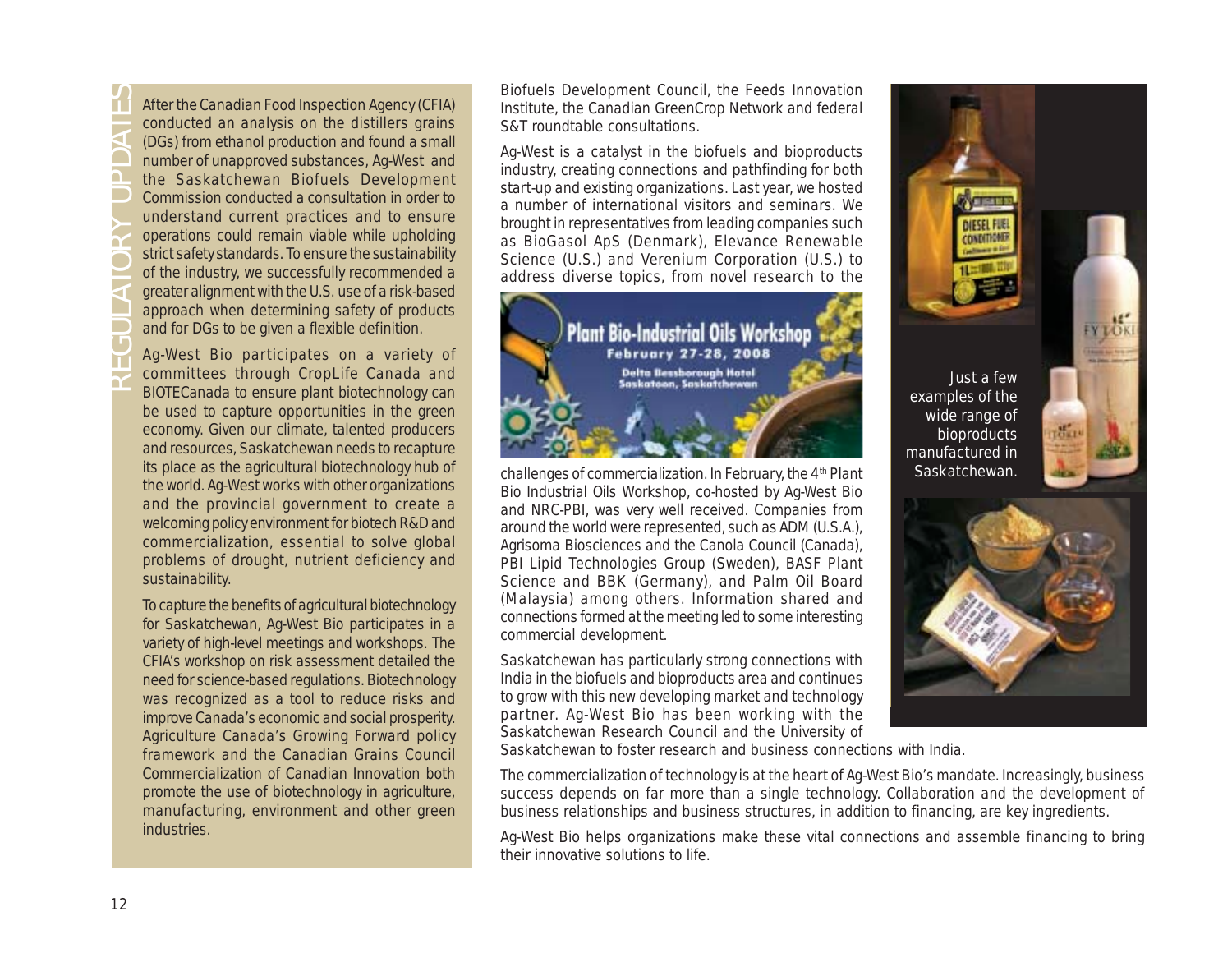## AUDITORS' REPORT TO THE DIRECTORS ON **SUMMARIZED** FINANCIAL **STATEMENTS**

The accompanying summarized statement of financial position and statement of operations are derived from the complete financial statements of Ag-West Bio Inc. as at March 31, 2008 and for the year then ended on which we expressed an opinion without reservation in our report dated May 16, 2008. The fair summarization of the complete financial statements is the responsibility of management. Our responsibility, in accordance with the applicable Assurance Guideline of The Canadian Institute of Chartered Accountants, is to report on the summarized financial statements.

In our opinion, the accompanying financial statements fairly summarize, in all material respects, the related complete financial statements in accordance with the criteria described in the Guideline referred to above.

These summarized financial statements do not contain all the disclosures required by generally accepted accounting principles. Readers are cautioned that these statements may not be appropriate for their purposes. For more information on the Foundation's financial position, results of operations and cash flows, reference should be made to the related complete financial statements.

 $KPMGLLP$ 

Chartered Accountants Saskatoon, Canada May 16, 2008

Complete financial statements are available on request.

KPMG LLP Chartered Accountants Telephone: 306-924-6200 Fax: 306-934-6233 600-128 4th Avenue South Saskatoon, SK S7K 1M8 Website: www.kpmg.ca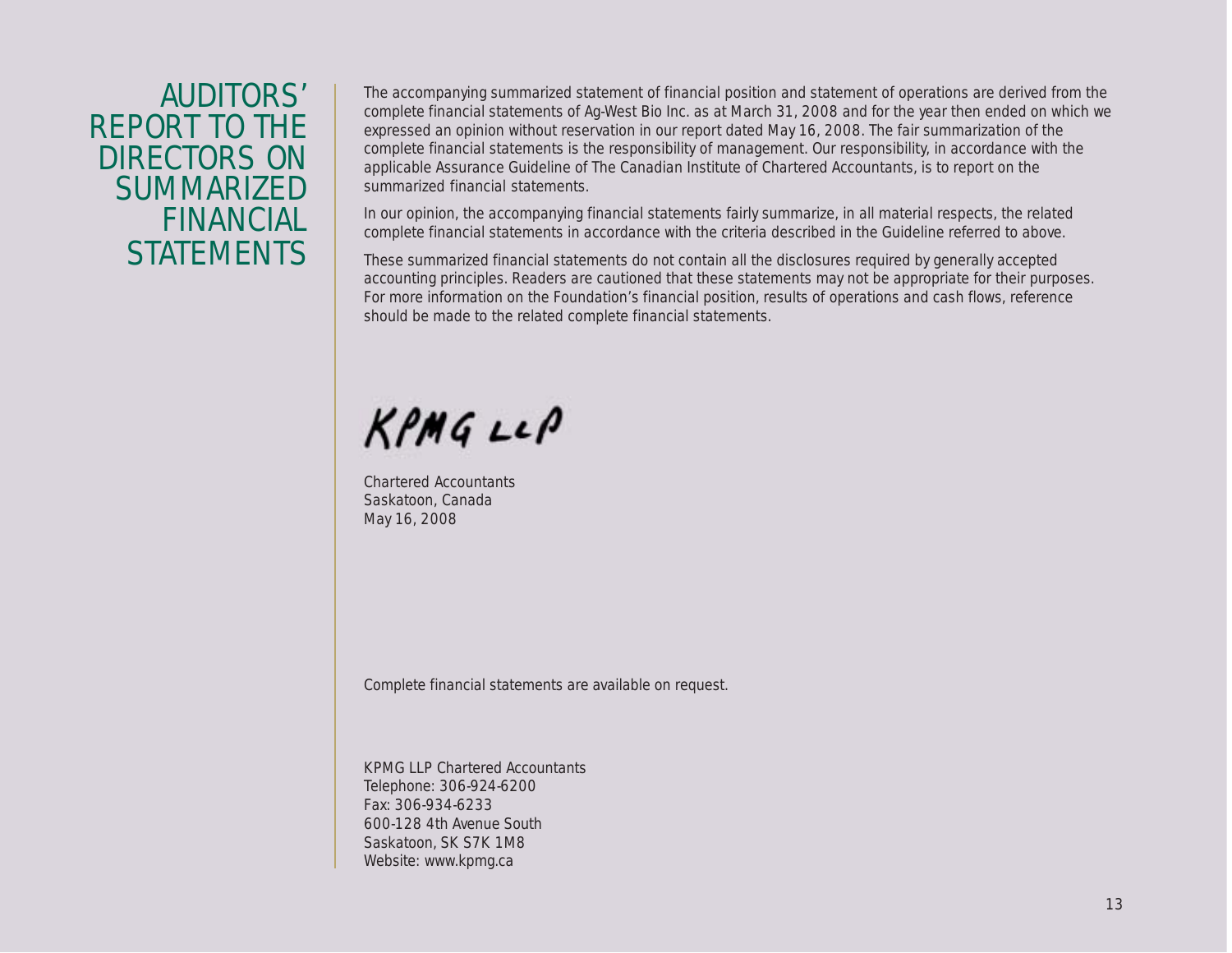#### SUMMARIZED STATEMENT OF FINANCIAL POSITION

March 31, 2008, with comparative figures for 2007

|                                                                                            |            | 2008                              | 2007                                    |
|--------------------------------------------------------------------------------------------|------------|-----------------------------------|-----------------------------------------|
| Assets<br>Cash and short-term investments<br>Long-term investments<br>Other assets         | $\sqrt{3}$ | 4,119,282<br>1,402,105<br>396,137 | \$<br>4,082,495<br>1,201,683<br>543,108 |
|                                                                                            | \$         | 5,917,524                         | \$<br>5,827,286                         |
| <b>Liabilities and Fund Balances</b><br><b>Current liabilities</b><br><b>Fund balances</b> | \$         | 288,124<br>5,629,400              | \$<br>662,183<br>5,165,103              |
|                                                                                            | \$         | 5,917,524                         | \$<br>5,827,286                         |

#### SUMMARIZED STATEMENT OF OPERATIONS

Year ended March 31, 2008, with comparative figures for 2007

|                                                                                                      |               | 2008                                                 | 2007                                                 |
|------------------------------------------------------------------------------------------------------|---------------|------------------------------------------------------|------------------------------------------------------|
| Revenue<br>Expenses:                                                                                 | $\frac{1}{2}$ | 1,962,053                                            | \$<br>2,291,194                                      |
| <b>Operations</b><br>Workshops and events<br><b>Funded projects</b><br>Investment fund<br>Regulatory |               | 1,112,643<br>213,351<br>139,848<br>125,876<br>81,474 | 1,153,240<br>284,530<br>187,843<br>150,712<br>80,287 |
|                                                                                                      |               | 1,673,192                                            | 1,856,612                                            |
| Excess of revenue over expenses<br>Write-down of long-term investments                               |               | 288,861<br>(72, 750)                                 | 434,582<br>(232, 356)                                |
| Net earnings                                                                                         | \$            | 216,111                                              | \$<br>202,226                                        |

## AG-WEST BIO INC. **Summarized** Financial Statements

To request a copy of the full financial statements, contact Ag-West Bio at 306-975-1939.